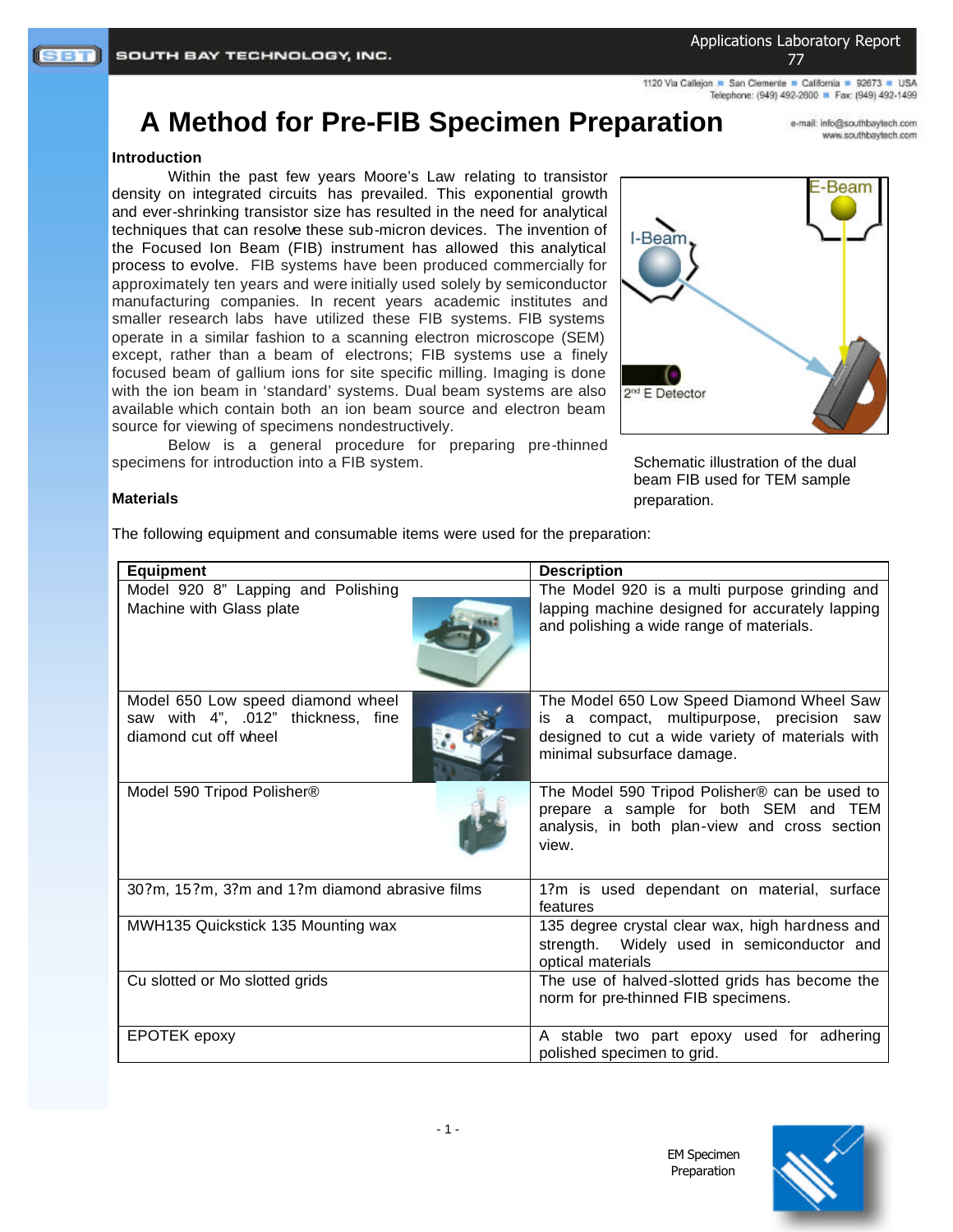#### **Method**

e-mail: info@southbaytech.com www.southbaytech.com

#### **Initial site marking**

For the purposes of this application we will use a silicon integrated circuit semiconductor device. We first begin by marking the area of interest. Recent advances into the .13µm copper technology have pushed the limits of optical light microscopes seeing specific device areas, because of this either the FIB or a variable frequency laser marker are the norm employed to mark the specific areas of interest (AOI).

### **Cleaving and Mounting**

- 1. The area of interest (AOI) is cleaved out to roughly 3mm by 5 mm section. Ensure orientation and plan out cleave lines so that a cleaved face is ~1.5 mm parallel with the AOI along the 3mm length of the section. The closer the cleave face is to the AOI then the less amount of material that needs polishing off which mean less time involved. (Figure 1).
- 2. Briefly clean the cleaved section off with acetone to remove any residuals from the cleaving process.
- 3. Heat the cross section stub to 135-200 C and apply a small amount of Quickstick 135 mounting wax to the surface of the cross section stub and mount the section.
- 4. Orient the AOI just barely over the edge of the stub so that it is parallel to the line made by the stub edge (Figure 2&3).
- 5. Press firmly on the section using a tweezers away from the AOI.
- 6. After waiting for the stub to cool off attach it on the Model 590 Tripod Polisher® and use a bubble level to generally level the polisher.



**Figure 1:** A cleaved section with arrow pointing to the area of interest face.





EM Specimen Preparation

**Figure 2 and 3:** At left, the blue dotted line/arrow denotes stub edge while red dotted line/arrow denotes the area of interest cross section plane. Notice how both lines are parallel; this contributes to less adjustments during the polishing process. At right image shows a poorly placed section on a stub this would cause excessive adjustments and loss of time during the process.



 $-2 -$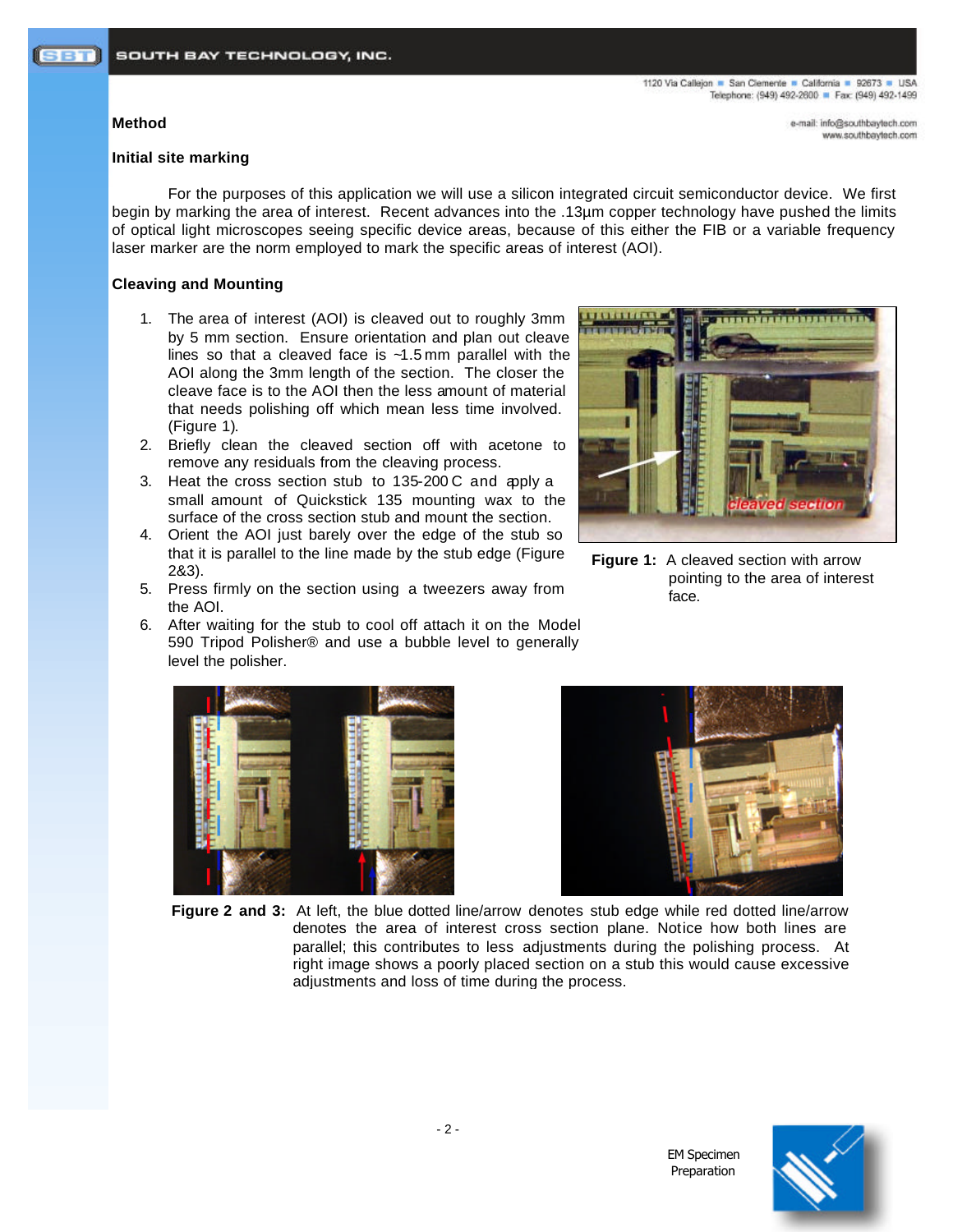# **1 st Side Polishing**

e-mail: info@southbaytech.com www.southbaytech.com

Polishing requires two stages: first and second side polishing. The Model 920 is best suited for polishing by providing stability and high torque at the low speeds required for mechanical thinning a pre thinned FIB specimen. Both stages of polishing are completed using a hard glass lapping plate with plain backed diamond lapping films. Diamond films of 30 µm, 15 µm, 3 µm and an optional 1 µm are used for polishing of the specimen to the desired area. The use of a 1 µm polishing step is dependent on the sample type in most cases. In the case of integrated circuits, copper interconnects can start to smear over the top surface during polishing. Using a  $1 \mu m$ diamond film cleanup the top edge and polishing interface can remain sharp and crisply detailed when viewed in the FIB system.

- 1. Cover the glass plate area about  $\frac{1}{4}$  with water. Run your hand over the surface of the plate to ensure that there are no particles or contaminants on the surface, which may damage the specimen during polishing.
- 2. Float a sheet of 30 µm diamond lapping film and squeegee it to the glass plate with the abrasive side up. Surface tension holds the film in place.
- 3. Turn on the lapping machine and set the wheel speed at around 150 rpm. The Tripod Polisher® should be placed with the specimen cross-section face, facing parallel to the direction of the lapping wheel (Figure 5). With the vast amount of metal layers this prevents any delamination, chipping, and smearing at the top surface. Start polishing from the center of the wheel and work towards the outer edge. (See Figure 4, 5 &6)



**Figure 4,5, and 6:** At left, Fig. 4 showing orientation of Tripod with respect to wheel rotation. Figure 5 (center) shows a view seeing through the wheel up to the bottom of the Tripod. Figure 6 (right) shows incorrect direction of polishing which can cause delamination, chip outs and smearing in certain samples.

- 4. Once polishing has reduced the specimen to within 200-250 µm of the desired area of interest, the diamond abrasive film should be changed to 15 µm film. Using the same procedure as listed in steps 1-2, polish the specimen until the area of interest is within  $+/-100 \mu m$ .
- 5. Change lapping film to the 3 µm grit and polish until the area of interest is about 10-15 µm away.
- 6. (**Optional**) Again change the abrasive film to 1 µm and polish until the area of interest is 10 µm or less away.  $1^{st}$  side polishing is complete! Remove stub from Tripod Polisher® and place on hot plate.



EM Specimen Preparation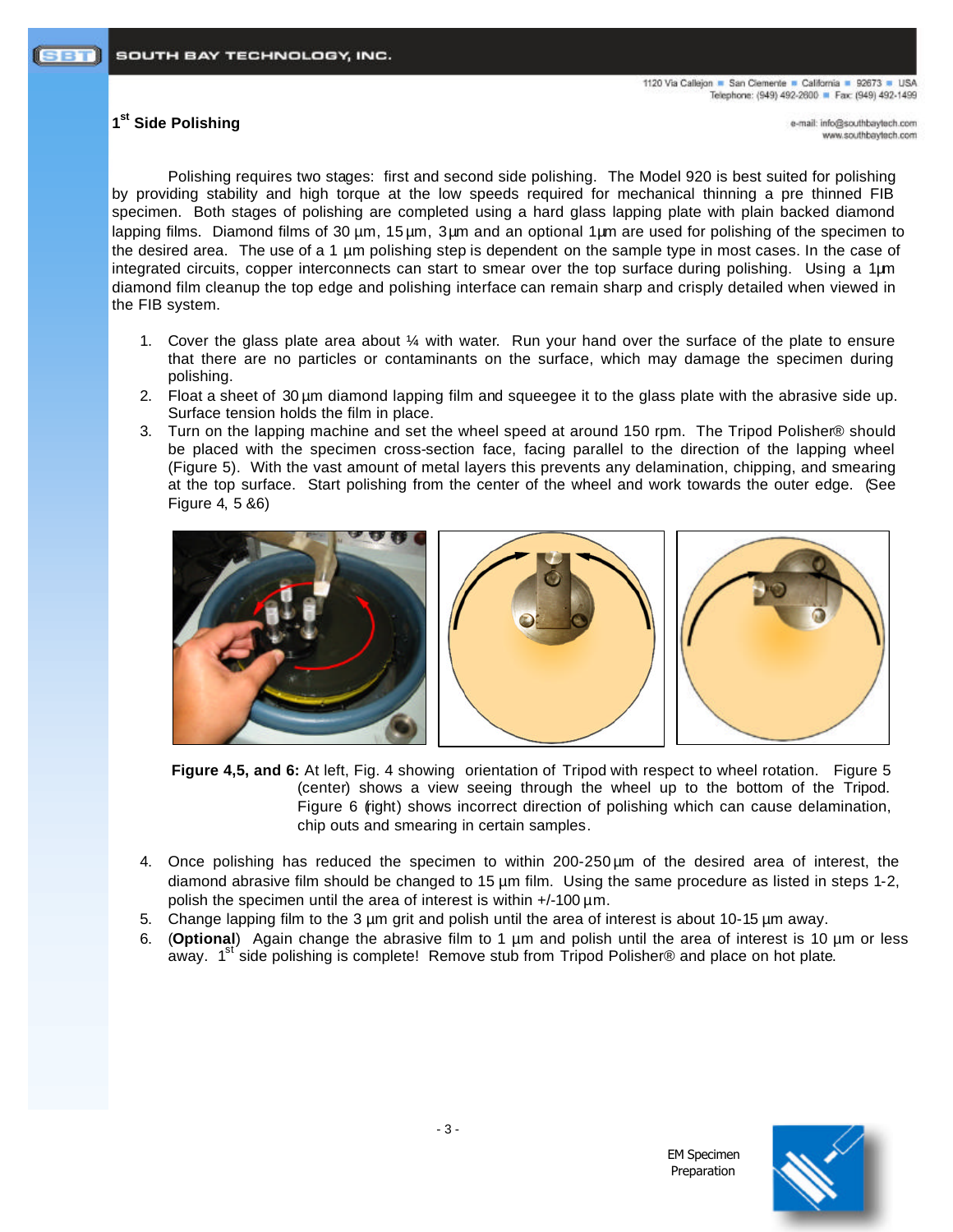### **Diamond Sawing**

e-mail: info@southbaytech.com www.southbaytech.com

- 1. Remove the section from the stub and place it centered on aluminum/graphite mounting plate, press firmly to seat the section within the wax on the mount. Allow to it cool.
- 2. Using the alignment microscope of the Model 650, maneuver the section so it's 400 $\mu$ m to 500 $\mu$ m from the AOI edge. Start the sawing with a wheel speed of 2-3. Always monitor the sawing action, if the section was mounted improperly then there's risk of premature break off of the small section being cut.
- 3. After cutting is complete use dry air or nitrogen to carefully blow off any water remaining from the cutting process, then return mounting plate to hot plate.



**Figure 7:** Model 650 Low Speed Diamond Wheel saw with sample mounted for cutting. The cut is approximately 500µm from the AOI.

## **Tripod Polisher® Planarization**

Before the cut section can be mounted to the Tripod Polisher® , it is necessary to establish a flat, planar surface to start from. There are several ways to level the Tripod Polisher®, listed below are a few common techniques.

**Method #1**: The Tripod Polisher® is placed onto a hard, flat surface (such as the glass leveling slide) with the pyrex polishing mount in place. The two rear micrometers are then adjusted such that the Pyrex and the back feet are coplanar. Using a business card to monitor the angle of tilt and pitch is a quick and easy method for leveling the tool. Once the tool has been leveled, the entire assembly is ground on 15 micron diamond lapping film to planarize the feet and Pyrex. (See Figure 8 below)



- **Figure 8:** Illustration of the use of a business card to align the Tripod Polisher®. The card is used as a Tsquare to make the L-bracket level with the back feet. On the left the Tripod Polisher® is severely out of alignment and needs adjustment. On the right the tool has been properly setup.
- **Method #2**: The Tripod Polisher® is placed onto a hard, flat, level surface and checked with a bubble level. With the pyrex stub in place and the bubble level on the Tripod, the two rear micrometers are then adjusted such that the pyrex and the back feet are coplanar. Once the tool has been leveled, the entire assembly is ground on 15 micron diamond lapping film to planarize the feet and Pyrex.
- **Method #3**: The Tripod Polisher? is inverted and a measurement is taken from the bottom face of the pyrex stub to the bottom of the L-bracket. The Delrin feet are leveled to the bottom of the L-bracket using a glass leveling slide. The measurement from the pyrex stub to the bottom of the L-bracket is then used to adjust the micrometer feet position. Once the adjustments have been made to level, the entire assembly is ground on 15 micron diamond lapping film to planarize the feet and Pyrex.

EM Specimen Preparation

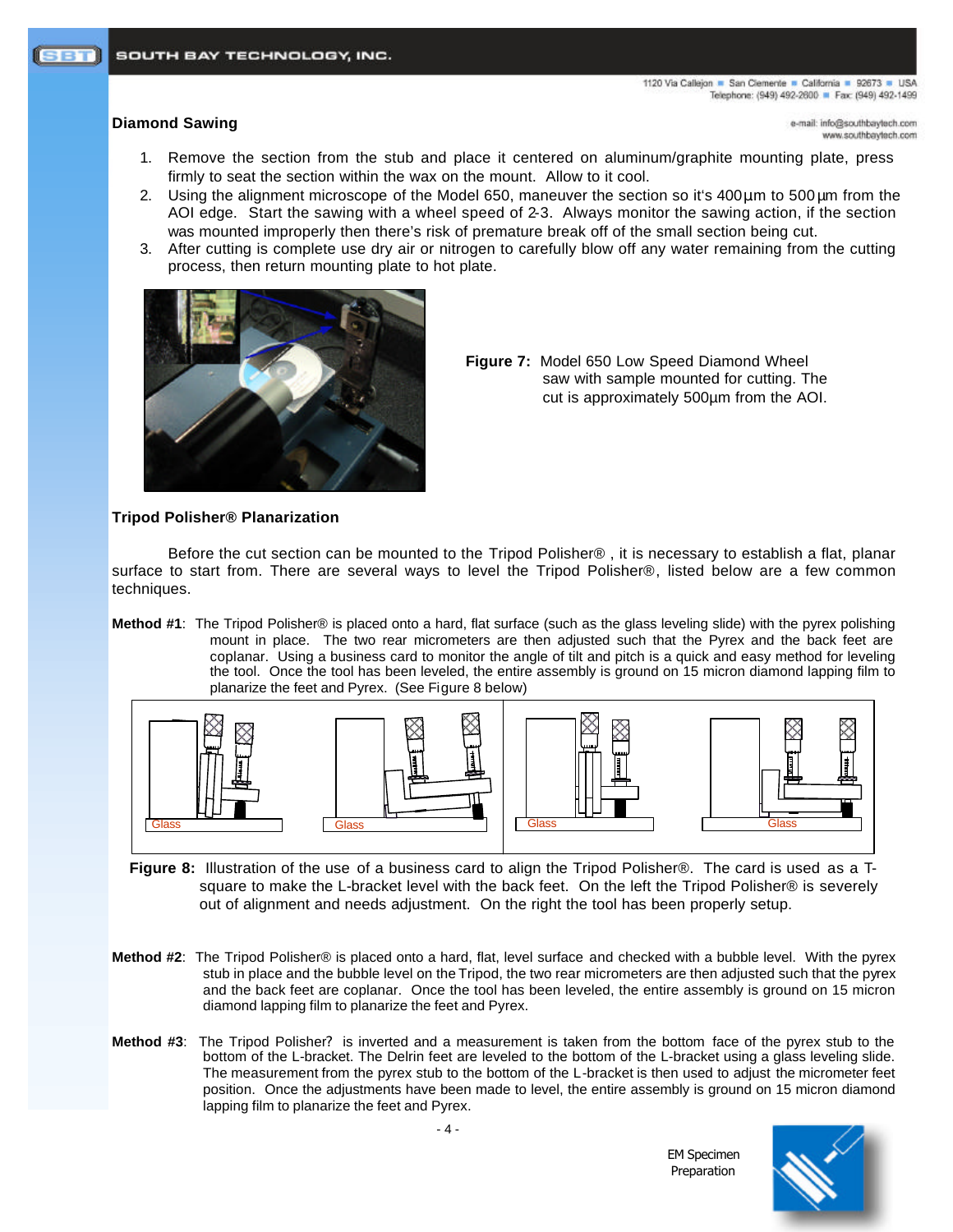> e-mail: info@southbaytech.com www.southbaytech.com

# **Remounting for 2nd Side Polishing**

- 1. The pyrex stub is removed from the polisher and heated on the hot plate.
- 2. Using tweezers carefully lift the sliver from the graphite/aluminum mounting plate of the 650 and transfer to pyrex stub. The specimen should be placed onto the pyrex stub with the polished side down, area of interest facing towards the flat edge of the Pyrex stub and aligned such that the specimen is parallel with the flat edge.
- 3. Transfer heated stub to under microscope for alignment of sliver on stub edge.
- 4. Working quickly under the microscope, use tweezers and align the specimen top surface edge to the edge of the pyrex stub. If needed, transfer the stub back to the hot plate to remelt wax to proper viscosity.
- 5. Tilt the stub to check for edge-to-edge alignment, with no gap between the stub edge and specimen edge visible. Allow the stub to cool completely.
- 6. Carefully scrape away any excess wax that remains. A q-tip or optical tissue with acetone can be employed to gently wipe away wax. Any small deposits of wax will be removed in an acetone wash after second side polishing has been completed.



**Figure 9:** Cut specimen mounted up to pyrex stub edge



**Figure 10:** Using a retractable razor remove any excess amounts of wax.

EM Specimen Preparation

# **2 nd Side Polishing**

- 1. Place a slight amount of water onto the surface of the glass plate. Run your hand over the surface of the plate to ensure that there are no particles or contaminants on the surface, which may damage the specimen during polishing. Float a sheet of 30 µm diamond lapping film and squeegee it to the glass plate with the abrasive side up. Surface tension holds the film in place.
- 2. Take an initial measurement of the specimen thickness. Turn on the lapping machine and set the wheel speed at around 150 rpm. The Tripod Polisher® should be placed with the specimen cross-section face, facing parallel to the direction of the lapping wheel (Figure 2). With the vast amount of metal layers this prevents any delamination, chipping, and smearing at the top surface. Start polishing from the center of the wheel and work towards the outer edge. (See Figure 4,5 &6).
- 3. Once polishing has reduced the specimen to within  $200-250 \,\mu m$  thickness, then diamond abrasive film should be changed to 15 µm film. Using the same procedure as listed in steps 1-2, polish the specimen until thickness is <100  $\mu$ m but not less than 75  $\mu$ m.
- 4. Change lapping film to the 3  $\mu$ m grit and polish until final thickness is  $+/-20 \mu$ m.
- 5. (**Optional**) Again change the abrasive film to 1? m and polish until the surface edge is damage free.